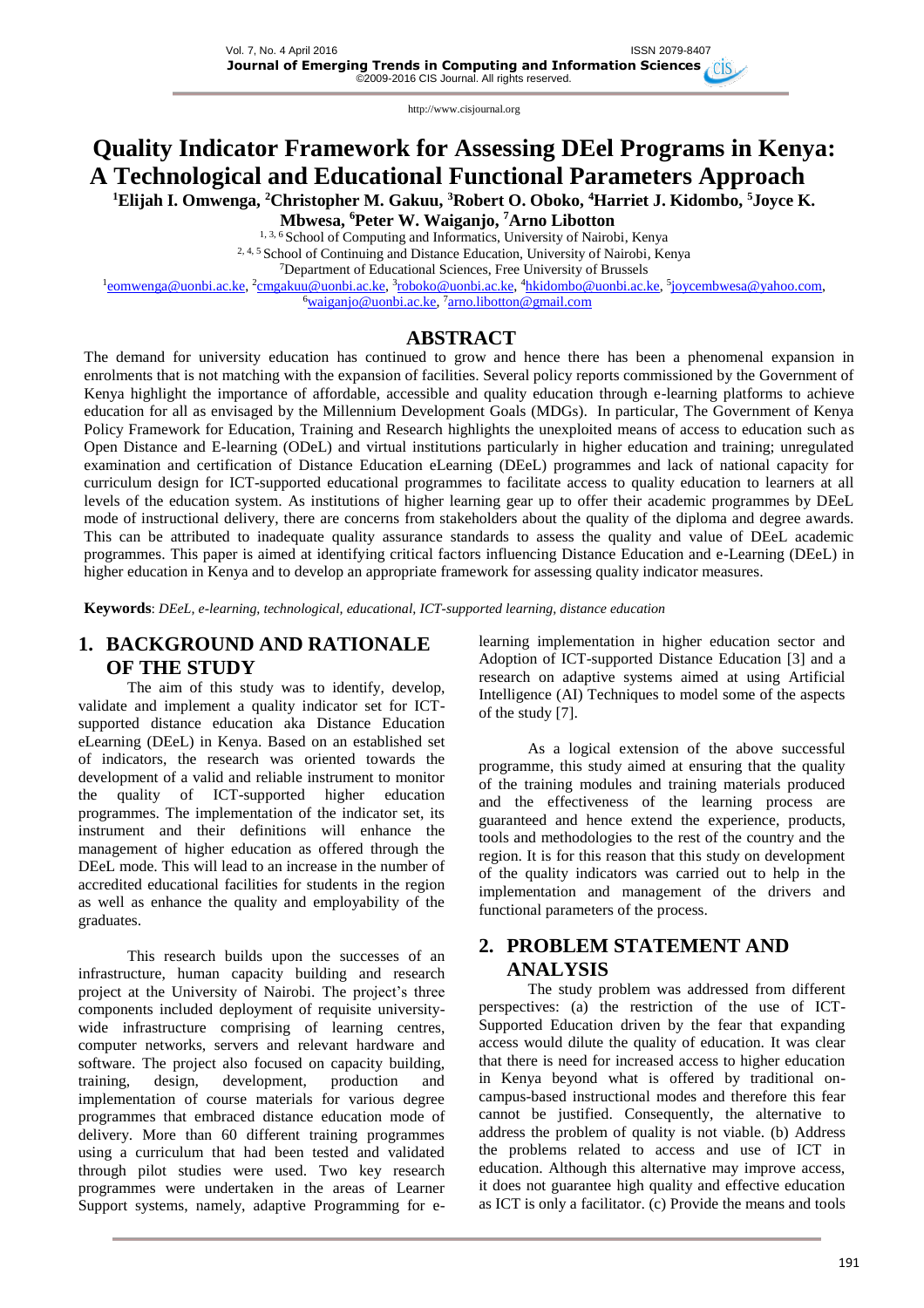for managers, administrators and policy makers for higher education to use in regulating the quality of ICT-supported education. This is what we considered to be the best alternative under the circumstances, to deal with the current problem of quality of ICT-Supported higher education in Kenya. In arriving at the alternative objective to address the problem, we were guided by the need to provide a sustainable demand-driven access to education that is benchmarked using quality guidelines and indicators, which were developed, tested, validated and implemented. A problem tree model for problem analysis was used and yielded two causes, namely, inadequate research in Quality Indicators and lack of guidelines to measure quality of ICT-Supported Distance Education.

### **3. STUDY OBJECTIVES**

This study was guided by the following objectives:

- (a) To identify critical factors influencing Distance Education and e-Learning (DEeL) in higher education in Kenya for purposes of formulating and developing indicators of assessing quality.
- (b) To develop an appropriate framework for assessing quality in DEeL in higher learning institutions in Kenya.
- (c) To produce a baseline for DEeL quality assessment in higher learning institutions in Kenya.

This paper focuses on the first two objectives.

### **4. METHODOLOGY**

The research team used the problem tree analysis approach to identify, the causes, the effects and the means for solving the identified challenges. The purpose of this stage was to understand how the issue of quality in DEeL affects different stakeholders who include the Learner, Institution, Employer, Faculty, Society and Government and the priorities in addressing them. This enabled the team to establish the hierarchy of problems in the light of cause and effect relationships affecting the stakeholders. This formed the basis for formulating the objectives of the study. A logical framework approach to communicate the study outline in terms of breaking down the problem into logical chunks with specific objectives, verifiable indicators, discrete work elements and intermediate results for effective management and monitoring of the study process was then applied.

### **5. RESEARCH DESIGN**

The study used a cross-sectional mixed method approach using a combination of descriptive survey, exploratory and explanatory approach, contextual enquiries and observation. Through a problem tree analysis approach, we were able to tease out the issues pertaining to quality DEeL in Higher Learning Institutions (HLI) within the context of cost and stakeholder expectations and requirements.

A desktop study was carried out to explore the form and initial content of quality indicators for assessing the quality of DEeL programs in higher education institutions in Kenya. Features of the phenomena under study including the quality of DEeL in HLI, the framework for measuring the quality of programs and the perceptions of the stakeholders on the quality of the DEeL were identified. We explored different frameworks on assessing the quality of DEeL in various countries and institutions such as the Commonwealth of Learning [2], Commission for University Education (CUE) [1], OECD [10], American Association for Higher Education and UNESCO guide to measuring ICT in Education [8] with a view to understanding best practice on which to benchmark. This resulted in a draft set of quality indicators that were clarified further through field visits to some institutions, observation of the practices, and contextual enquiries. The information gathered at this stage was presented to stakeholders where the problem was further refined and a draft framework with definitions of the indicators and the tools for data collection were developed. The draft framework with the definitions was presented to a second stakeholder meeting for validation. The feedback from the stakeholders were reviewed and used to enrich the framework and the accompanying tools for data collection and analysis.

# **6. DATA COLLECTION METHODS, TOOLS AND PROCEDURE**

The main approach used in developing the draft framework was desktop review and plenary discussion among the DEeL experts. The purpose was to conduct an environmental scan for relevant works and best practices in DEeL. The outcomes from this process were mainly DEeL frameworks and indicators used in different parts of the world. Out of these the most suitable ones were selected, discussed and contextualized.

The first stakeholder workshop comprised representatives from a cross section of public and private university DEeL practitioners, the higher education quality<br>assurance regulator (Commission for University regulator (Commission for University Education), employers' federation, learners, national curriculum development agency, national examination body, international organizations working in the ICT for Education sector and the Kenya Education Network (KENET). Through focus groups and discussions, it was possible to collect the necessary feedback on the framework and the indicator set. Useful insights on the nature of the problem were gathered.

Alongside the stakeholder workshop, key informant interviews were conducted. The approach used was face-to-face informal interviews. The informants were key participants in the workshop including representatives from Strathmore University, African Nazarene University, Inorero University, Free University of Brussels, UNESCO and Commission for University Education.

During the second stakeholder workshop, the draft framework and its indicators, indicator definition, measurement scale, data analysis and summarization approach including the index, were presented for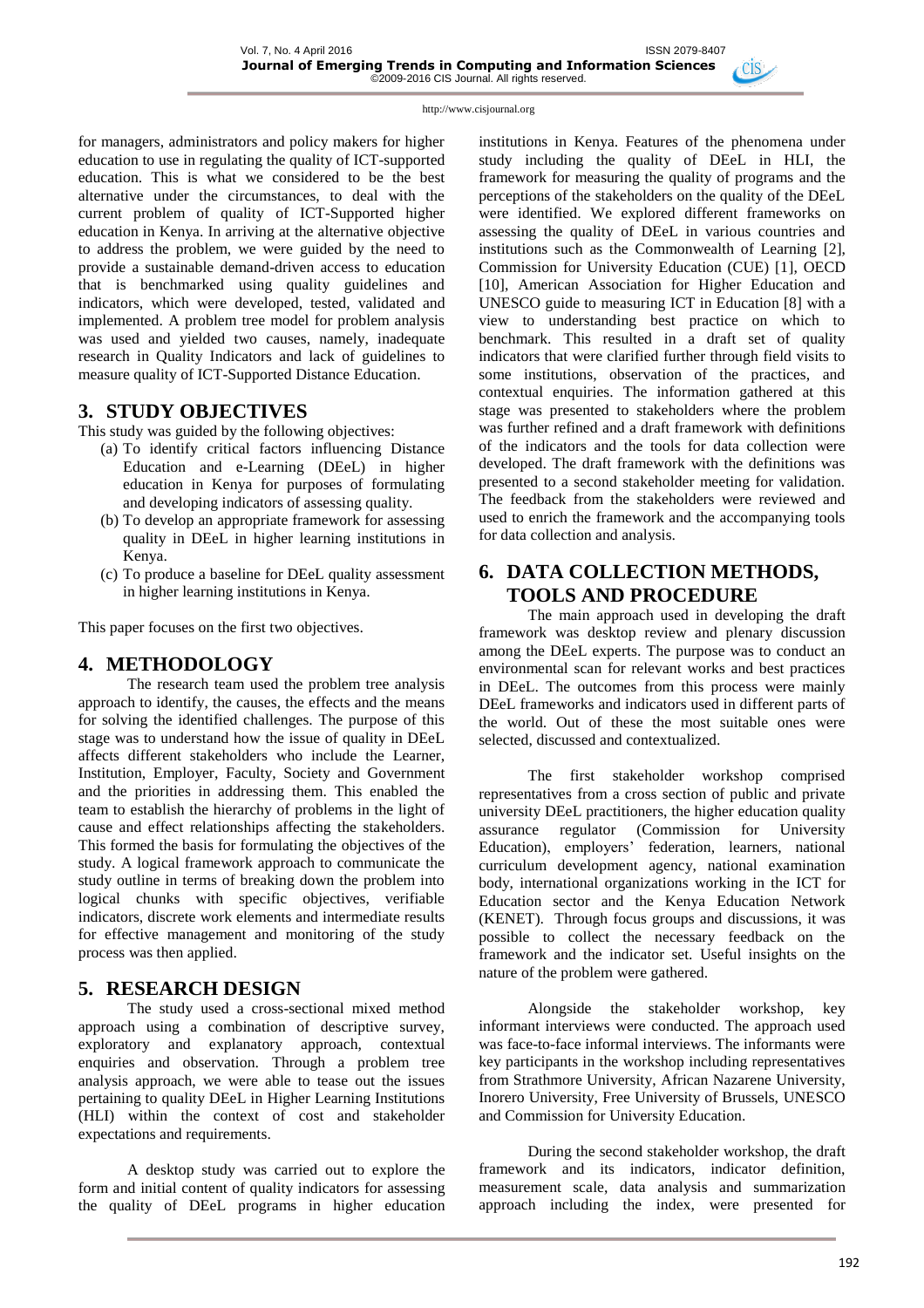validation. The feedback received was used to enhance the framework and enable the team to develop the tools that included the questionnaires and the handbook guide to facilitate the quality assessment process. Focus group discussions and interviews with key informants were employed.

A few institutions were sampled and visited in order to understand the DEeL situation in HLI and to identify the main issues as well as validate the appropriateness of the framework and the preliminary tools developed. Questionnaires, observations and contextual enquiries were used to collect the necessary data.

# **7. SITUATION ANALYSIS**

The study took place in May-August 2014. Seven universities, namely, Kenyatta University, Maseno University, Kisii University, Egerton University Technical University of Mombasa, Strathmore University and University of Nairobi were sampled. We used purposeful sampling from a total of 22 universities in Kenya which offer distance education programs. A questionnaire using both a face-to-face method and contextual enquiry approach was administered. The key objective of the study was to find out the situation on the ground by applying a questionnaire that contained the draft indicators. This phase collected data on DEeL implementation and perceptions, which helped to clarify the indicator set and framework itself.

The key findings from this pilot can be summarized into four categories. First, it was established that most of the seven universities do not have adequate implementation plans for DEeL programs. Documentation explaining the status of the various programs in terms of numbers, projected enrolments, relevance and support systems was not available in most universities surveyed. Without adequate planning, institutions are faced with the challenge of justifying further investments and unexplained trends that may be observed during the implementation process. It creates suspicion and surprises that may not have been envisaged. Secondly, it was observed that most of the universities implemented some form of DEeL programs using borrowed staff. The common model involved employing a core team of two or three and relying on staff from the various departments who have DEeL programs.

For instance, at the University of Nairobi, the coordinators for the various programs are members of staff in the departments and faculties where the programs are domiciled, while the technical staff are drawn from the ICT department. A similar situation was observed in Kenyatta University. Thirdly, it was observed that the DEeL infrastructure comprising the campus network, the devices for learner access and the student support systems were inadequate in some cases. Whereas some universities boasted of a robust broadband connectivity across the campuses, access to content on servers was sometimes problematic and unavailable in some situations.

In cases where the devices are pre-loaded with content, it was observed that the content and the devices did not seamlessly synchronize. Fourthly, some programs lacked key components for effective realization of the learning objectives without minimal tutor intervention. Learning objects such as animations, simulations, graphics, audio and video were not effectively used to enrich content. Finally, a few students interviewed complained of lack of or late feedback from tutors during scheduled online discussions forums on topical issues.

Most universities use open source platforms for content management and delivery. Universities that offer blended learning, have centres from which the online programs and courses are supported. It was however noted that all the six universities offer the blended mode of delivery except Maseno which has fully online programs. In terms of funding for the programs, it was noted that all the six Universities surveyed fund online learning from student fees including factoring-in payment and incentives for the lecturers. A key component of DEeL programs implementation is to ensure that online and offline learner support is provided. Even though most universities have some form of support, students complained that the online support was rarely effective.

There are mechanisms for quality assurance on development and delivery of programs and courses in ODeL in most universities. However, only a few aspects of the key attributes are monitored while others such as student satisfaction, online support and orientation and program relevance to the industry are not given commensurate due attention. Whereas content is largely developed by the faculty, its quality was not guaranteed mainly due to inadequate capacity (or time) to develop complex content objects, weak processes of quality checks at the various levels and lack of clarity on copyright issues.

# **8. RESULTS AND DISCUSSION**

The methodology described in this paper was used to develop the quality indicator framework. The framework is hinged on six perspectives that cover any ICT Distance Education (DE) programme. Each perspective or dimension has an objective that is assessed based on relevant and pertinent criteria. The criteria are a logical grouping of attributes of the perspective. For instance, in the Learner perspective, three important attributes to assess include learner profile, learner support and technology. For each of these criteria, indicators were established to assist in gauging each respective criterion as a way of assessing the programme's quality. Each criterion can have several indicators. This is presented in tables 1 and 2. As illustrated in table 2, for each indicator, there must be evidence that will be evaluated to assess that indicator. The 5-point Likert scale [0/1/2/3/4] was adopted. Again, for each indicator, a most appropriate respondent was established. The respondents in this case would be learners, institution, employers and government. For ease of administration, the instrument was divided into four parts in order to make it easy to capture data from the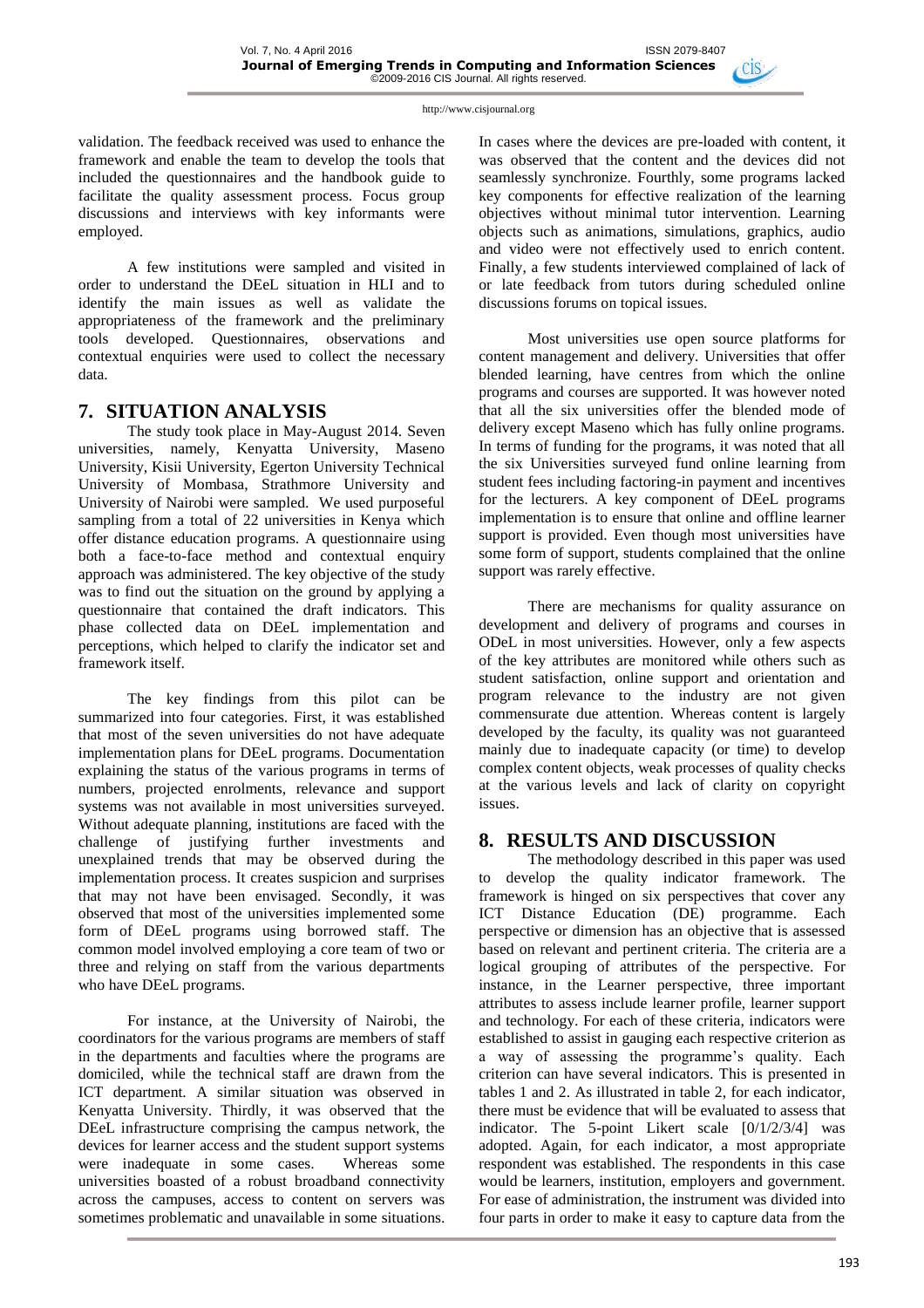$\triangle$ Cis

http://www.cisjournal.org

Vol. 7, No. 4 April 2016 ISSN 2079-8407

respective stakeholders. To operationalize the framework and subject it to a common interpretation, a set of definitions for the indicators were formulated.

| <b>PERSPECTIVE</b>                       | <b>OBJECTIVE</b>                                                                             | <b>CRITERIA</b>                                                                                                                                                                                                                                                                                                       | <b>INDICATORS</b>                                                                     |
|------------------------------------------|----------------------------------------------------------------------------------------------|-----------------------------------------------------------------------------------------------------------------------------------------------------------------------------------------------------------------------------------------------------------------------------------------------------------------------|---------------------------------------------------------------------------------------|
| <b>LEARNER</b><br><b>PERSPECTIVE</b>     | Analyse the extent<br>to which the ICT-<br>DE programmes<br>satisfy the learners<br>needs    | Learner Profile (LP)                                                                                                                                                                                                                                                                                                  | Indicator LP1 (e.g.<br>Demographic<br>information of the<br>learner is captured)      |
|                                          |                                                                                              |                                                                                                                                                                                                                                                                                                                       | <b>Indicator LP2</b>                                                                  |
|                                          |                                                                                              |                                                                                                                                                                                                                                                                                                                       | $\ddot{\phantom{0}}$                                                                  |
|                                          |                                                                                              |                                                                                                                                                                                                                                                                                                                       | $\ddotsc$                                                                             |
|                                          |                                                                                              | Learner Support (LS)                                                                                                                                                                                                                                                                                                  | <b>Indicator LS1</b>                                                                  |
|                                          |                                                                                              |                                                                                                                                                                                                                                                                                                                       |                                                                                       |
|                                          |                                                                                              |                                                                                                                                                                                                                                                                                                                       |                                                                                       |
|                                          |                                                                                              | Tutor Support for learners<br>Technology<br>Costs, Expectations and Value<br><b>Information Transparency (Including</b><br>programme suitability)<br>Course Structure<br>Didactics<br>Learning Effectiveness<br>Program Suitability<br><b>Cultural Contextualization</b><br><b>Institutional Support for Learners</b> |                                                                                       |
| <b>EMPLOYER</b><br><b>PERSPECTIVE</b>    | Establish extent to<br>which the ICT-DE<br>programmes meet<br>the employers'<br>expectations | Employers' Expectation<br><b>Public Private Partnerships</b><br>Cost-Effectiveness<br>Integration of work and learning                                                                                                                                                                                                | <b>Indicator EP1</b><br>Indicator EP2<br>$\ddot{\phantom{0}}$<br>$\ddot{\phantom{a}}$ |
| <b>GOVERNMENT</b><br><b>REQUIREMENTS</b> | Establish extent to<br>which ICT-DE                                                          | Ethical requirements<br>Accreditation requirement                                                                                                                                                                                                                                                                     | <b>Indicator GRP1</b>                                                                 |
| <b>PERSPECTIVE</b>                       | programmes adhere                                                                            | Legal and Statutory requirements                                                                                                                                                                                                                                                                                      | Indicator GRP2                                                                        |
|                                          | to government<br>requirements                                                                | Equity and access<br>Political commitment/ National Policy                                                                                                                                                                                                                                                            |                                                                                       |
|                                          |                                                                                              |                                                                                                                                                                                                                                                                                                                       |                                                                                       |
|                                          |                                                                                              |                                                                                                                                                                                                                                                                                                                       |                                                                                       |

**Table 1:** An overview of the quality framework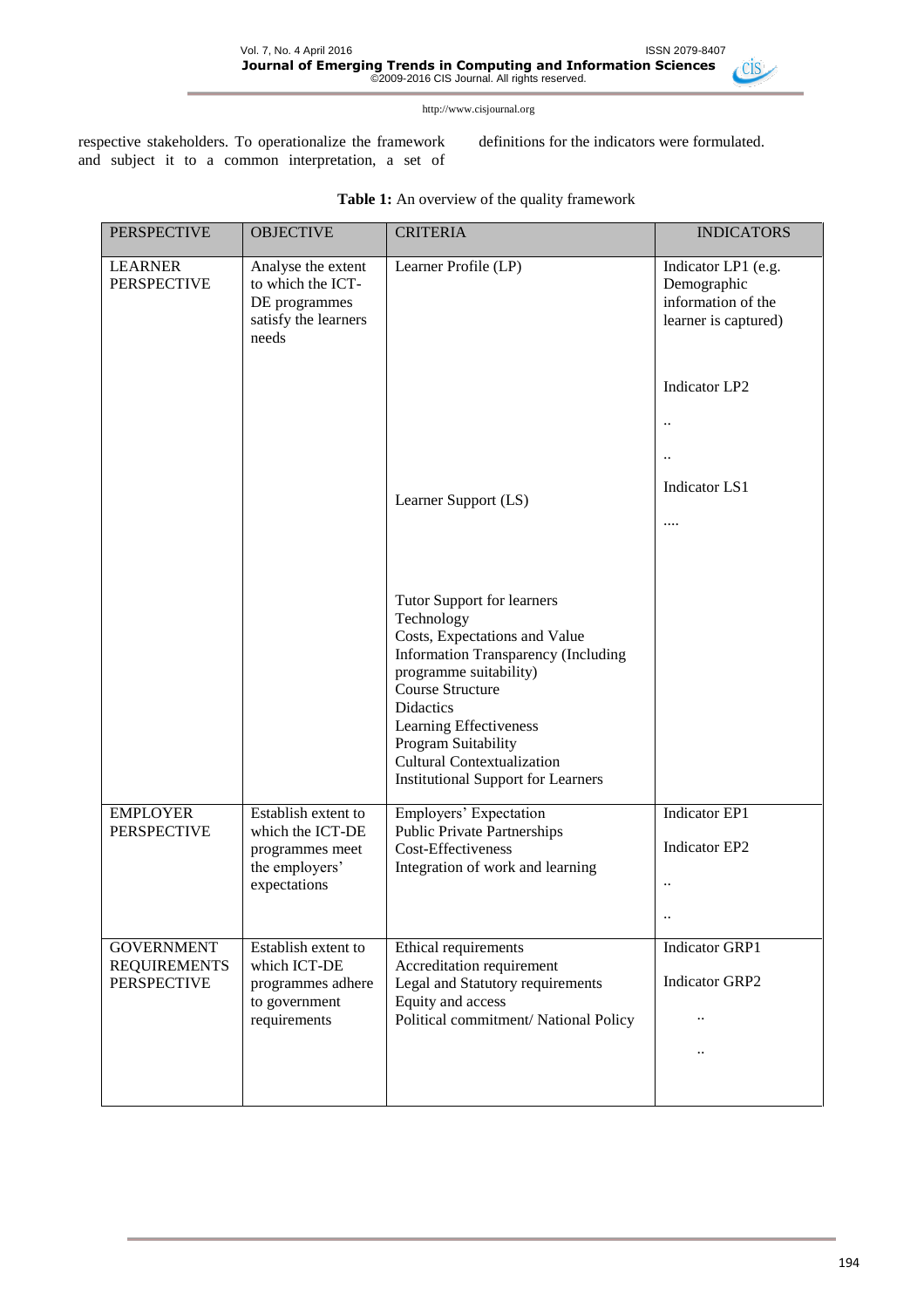

| <b>INSTITUTIONS</b><br><b>PERSPECTIVE</b>                   | To identify<br>indicators for<br>quality assurance<br>from an institutional<br>management<br>perspective                                                                                | Policy and Planning<br>Quality of management of programs<br><b>Continuous Quality Improvement</b><br><b>Measures</b><br>Access<br><b>Evaluation of Program Effectiveness</b><br><b>Student Satisfaction</b><br><b>Post Graduation Employment Success</b><br>Assessment<br>Quality of ICT infrastructure<br>Infrastructure<br>Programme Development<br>Course Design<br>Monitoring and Evaluation |                                                |
|-------------------------------------------------------------|-----------------------------------------------------------------------------------------------------------------------------------------------------------------------------------------|--------------------------------------------------------------------------------------------------------------------------------------------------------------------------------------------------------------------------------------------------------------------------------------------------------------------------------------------------------------------------------------------------|------------------------------------------------|
| <b>FACULTY</b><br><b>REQUIREMENTS</b><br><b>PERSPECTIVE</b> | To isolate the<br>indicators that<br>define requirements<br>for effective<br>functioning of staff<br>to support quality<br>online programs                                              | Faculty incentives                                                                                                                                                                                                                                                                                                                                                                               | <b>Indicator FRP1</b><br><b>Indicator FRP2</b> |
| <b>SOCIETY</b><br><b>REQUIREMENTS</b><br><b>PERSPECTIVE</b> | To identify<br>indicators for the<br>capacity of<br>programs to address<br>the needs of the<br>society such as<br>lifelong learning<br>and development of<br>human resource<br>capacity | Lifelong Learning<br><b>Relevance to Society Needs</b><br><b>Contribution to Human Resources</b>                                                                                                                                                                                                                                                                                                 | <b>Indicator SRP1</b><br><b>Indicator SRP2</b> |

**Table 2:** An illustration of quality indicators, evidence performance measure and the respondent for learner perspective: Learner profile

| <b>Criteria</b> | <b>Indicator</b>                              | <b>Evidence</b>                                                                                                    | <b>Perfor</b><br>mance<br><b>Measure</b> | <b>Respo</b><br>ndent |
|-----------------|-----------------------------------------------|--------------------------------------------------------------------------------------------------------------------|------------------------------------------|-----------------------|
| Learner Profile | Demographic<br>information of the<br>learner  | The learner profile captures Age,<br>Gender, Geographic location and<br>their occupation                           | Likert<br>scale<br>0/1/2/3/4             | LЛ                    |
|                 | Learners'<br>qualifications and<br>experience | Learners' qualifications and<br>experience are captured at the<br>point of enrolment                               | Likert<br>scale<br>0/1/2/3/4             | L/M                   |
|                 | Learners' study skills<br>and style           | Learners' study skills and style<br>are captured at the point of<br>enrolment                                      | Likert<br>scale<br>0/1/2/3/4             | L/M                   |
|                 | Learners' Special<br>needs                    | Learners' special needs such as<br>physical and learning difficulties<br>are captured at the point of<br>enrolment | Likert<br>scale<br>0/1/2/3/4             | L/M                   |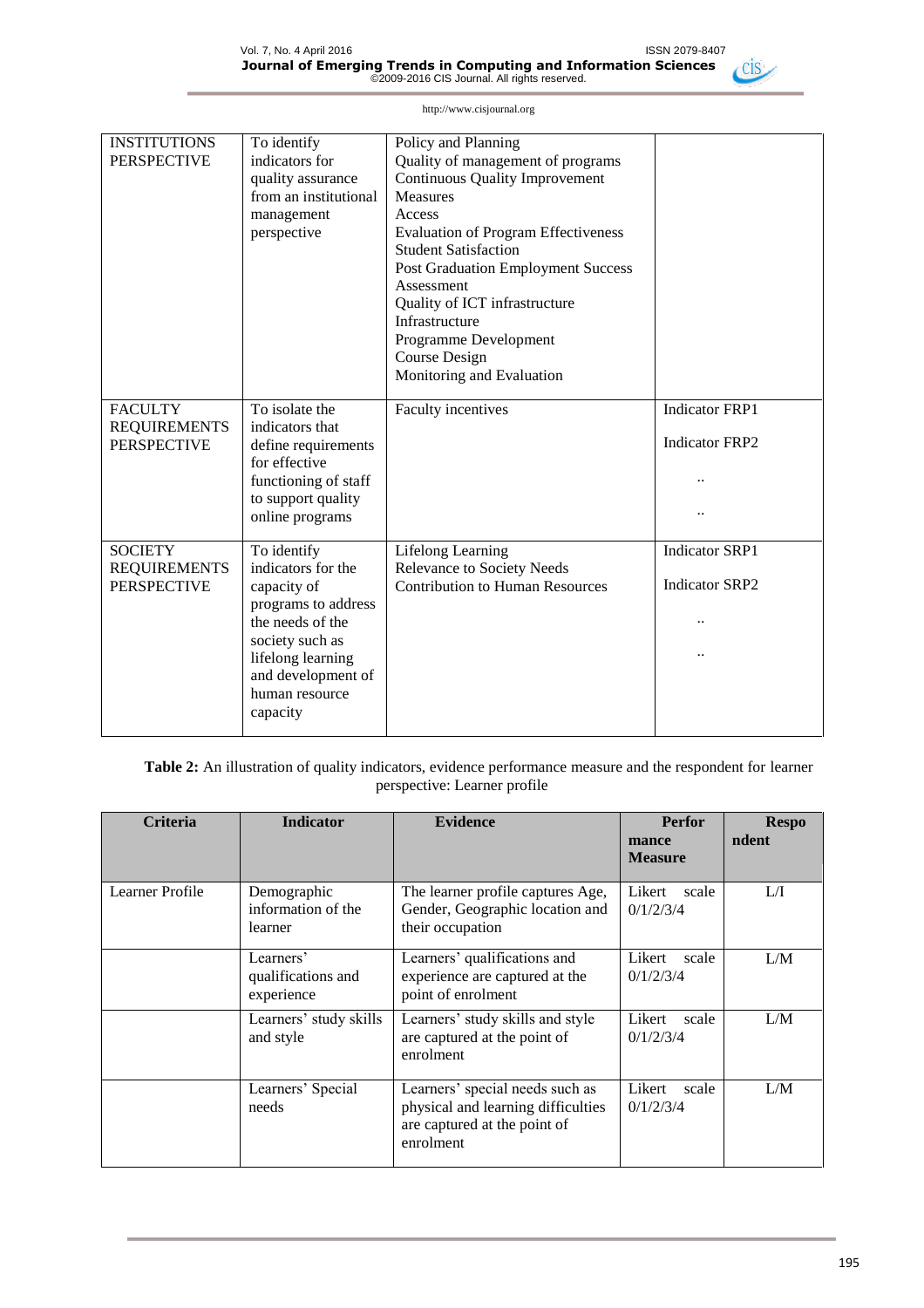Having assessed each quality indicator, an aggregation of each institution's ICT DE programme is done using the sample shown in Table 3 and graphically presented in a radar chart as shown in Figure 1. The performance is aggregated along each perspective with an interpretation of the score provided. This is important to facilitate performance comparison, self evaluation and for monitoring and evaluation purposes. Figure 2 shows a comparison on all the perspectives for three universities chosen. More universities can be added into the comparison frame.



|             | <b>Criteria</b>                                                                        |           |  |  |  |                          |                            |
|-------------|----------------------------------------------------------------------------------------|-----------|--|--|--|--------------------------|----------------------------|
| Perspective | $\mathbf{1}$                                                                           |           |  |  |  | Aggregate                | Interpretation<br>(remark) |
| Institution | Average Score<br>for all the<br>indicators of this<br>criteria for this<br>perspective | $\ddotsc$ |  |  |  | 3                        |                            |
| Society     | $\cdots$                                                                               |           |  |  |  | $\overline{\mathcal{A}}$ |                            |
| Faculty     |                                                                                        |           |  |  |  | $\boldsymbol{0}$         |                            |
| Learner     |                                                                                        |           |  |  |  | $\overline{2}$           |                            |
| Employer    |                                                                                        |           |  |  |  |                          |                            |



### **Figure 1:** A graphical representation of the aggregated performance by each perspective for an ICT DE programme.



### **Figure. 2:** A comparison of performance representation on all the perspectives for three universities

# **9. DEFINITION OF INDICATORS**

The framework for assessing the quality is complete when the criteria, together with the indicators are interpreted in a common approach. A clear and concise definition is provided for each indicator. The definition in some cases incorporates aspects of the objectives, justification, rationale and relevance. This also guides the evidence that is required to assess each indicator. This is illustrated in Table 4 using the Learner perspective.

| <b>Table 4:</b> An illustration of indicator definitions |  |
|----------------------------------------------------------|--|
|----------------------------------------------------------|--|

| <b>Criteria</b> | <b>Indicator</b> | <b>Definition</b>                                                                                                                                                                                                                              |
|-----------------|------------------|------------------------------------------------------------------------------------------------------------------------------------------------------------------------------------------------------------------------------------------------|
| Learner Profile | learner          | Demographic information of the Providers need to understand the socio-economic,<br>cultural, political and educational differences to<br>prevent exclusions arising from factors relating to<br>gender, traditional and cultural practices. If |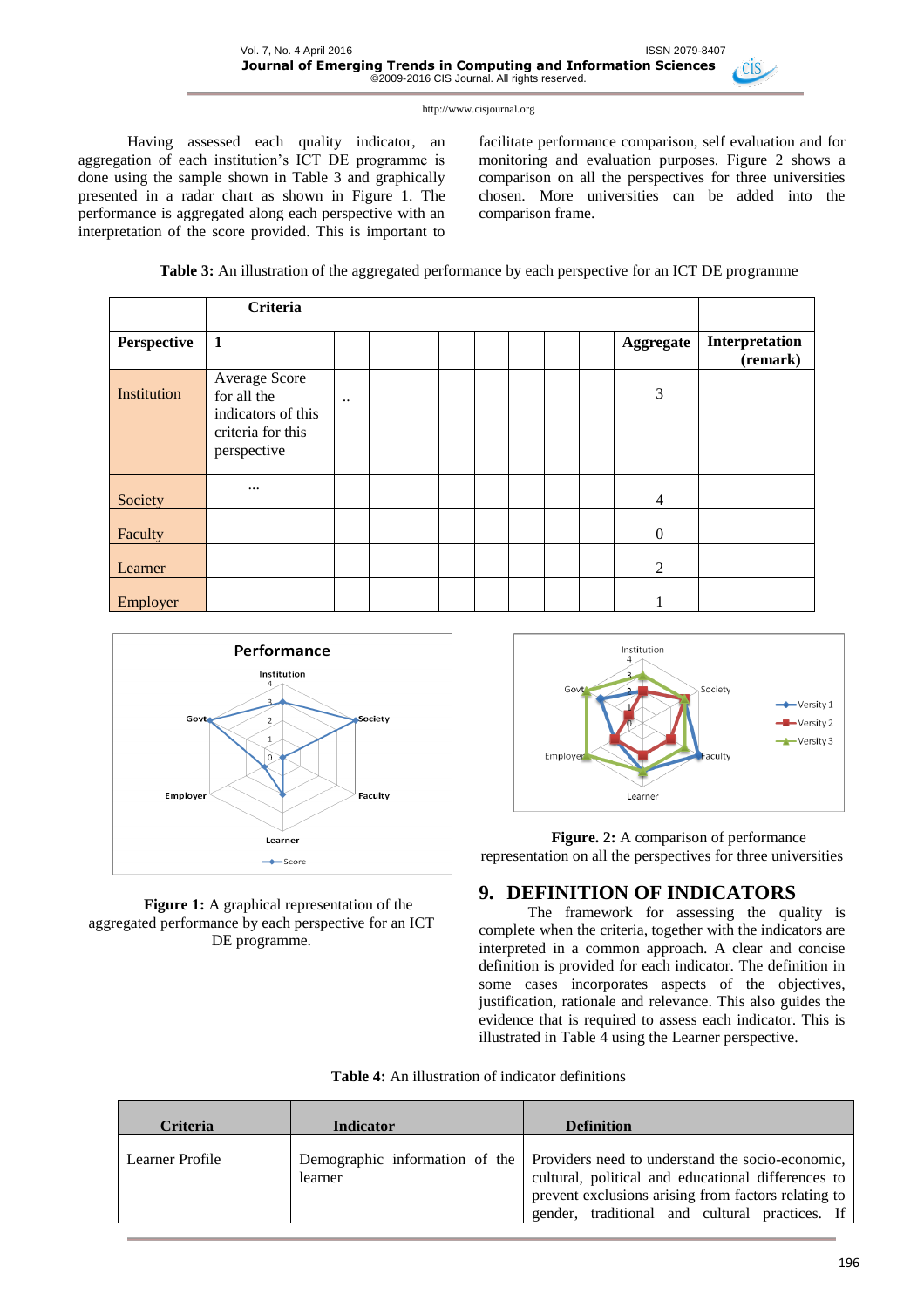|                                                  | learner profiles are not known, the programme<br>and course cannot be designed with needs,<br>knowledge and experience of the learners in<br>mind.                                                                                                                                                                                                             |
|--------------------------------------------------|----------------------------------------------------------------------------------------------------------------------------------------------------------------------------------------------------------------------------------------------------------------------------------------------------------------------------------------------------------------|
| Learners'<br>qualifications<br>and<br>experience | The learners' entry level qualifications and prior<br>experience as captured at the point of enrolment<br>to guide pedagogical tools and methods, including<br>pacing, content variety, online group formations,<br>among others                                                                                                                               |
| Learners' Special needs                          | Learners' special needs such as physical and<br>learning difficulties are captured at the point of<br>enrolment to ensure that learners with these needs<br>are catered for and are able to participate in the<br>learning processes                                                                                                                           |
| <b>ICT</b> proficiency                           | Learners' ICT proficiency (such as ability to use<br>word processors, email, bulletin boards, online<br>collaborative working tools e.g. Skype, and social<br>media for learning such as YouTube, Facebook or<br>Twitter), is captured before and during the<br>programme. This is to guide on what tools can be<br>used to support effective student learning |

### **10.VALIDATION**

The validation of the framework went through several stages. The first stakeholder workshop focused on the approach of the study and the draft framework and indicator set. Participants provided input through focused group discussions and guided plenary presentations. The input was used to enrich the framework and the tools for measurement. It was recommended that different questionnaires and other tools for the various target groups should be developed. Additionally, the 3W and 1H approaches should be used to specify Why data will be collected, Where it will be collected, What will be collected and how it will be collected. Thirdly, target groups should include various respondent groups that include: students, lectures, learners, educational managers, education policy makers, regional education representatives, employer/employee unions, and relevant government agencies. Fourthly, the stakeholders concurred with the approach and methodology being used in the project. In particular, they pointed out that the use of empirical and expert focus group approach and involvement of stakeholders will guarantee effective implementation of project procedures and results. Finally, the stakeholders appreciated the use of the dashboard model to explain and visualize the need for quality indicators for higher education. The feedback specified also included the building blocks of the framework and indicator set. These are:

(a) The following data will be expected to be already available: data about learners, e-readiness, existing quality assurance frameworks in the academic and regulatory institutions, staffing, infrastructure (physical and ICT), investment in ICT-DE, and strategic importance of ICT-DE

- (b) In addition to addressing the Vision 2030 objectives in terms of enhancing the quality of education and capacity building, there is need to align the quality indicator set to the general national and international development goals.
- (c) The workshop participants noted that it was an opportune moment for the country to have the quality indicator set developed, considering that many stakeholders are now in the process of implementing ICT-DE
- (d) The participants appreciated involvement of stakeholders in the development since it will promote ownership and use of the indicator set
- (e) The fact that the indicator set includes government and employer perspectives was of great additional value
- (f) There is need to clearly bring out the assumptions and risks involved in the whole process of development and implementation of the Quality Indicator Set
- (g) There is need to guarantee the quality of ICT-DE so that credit transfer and movement of students within the region is possible. There is also need to involve higher education regulatory bodies in the region to achieve the possibility of credit transfer in the region and beyond
- (h) There is need to develop indicators which are generic enough so that they can be used in the region.

The second stakeholder workshop was used to capture specific comments and contributions on the quality of the indicators in terms of their formulation, phraseology and target group. The participants evaluated each indicator on a scale of 0 (irrelevant) and 5 (excellent) and an average of 4.6 was realised indicating that the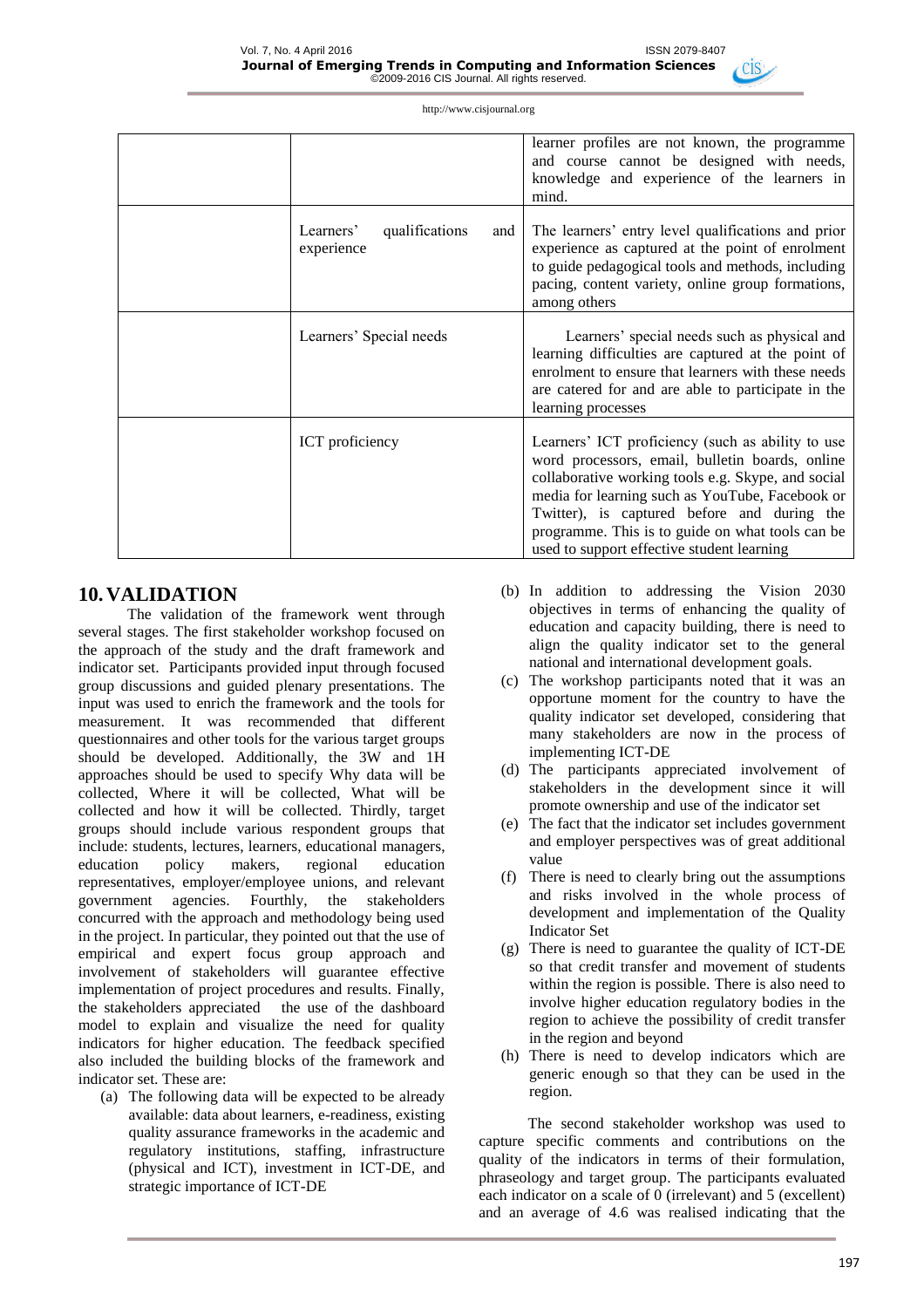framework was well designed and had little deviations from the understanding of the stakeholders. There were minimal changes on the target groups for the various indicators. It was recommended that collection of feedback should be done continually to improve acceptability of the framework. Participants agreed that use of a 5-point explanatory-based likert scale was the best option to use in data collection on the evidence of attainment of performance based on the indicators.

### **11.BENCHMARKING**

Several frameworks were studied with a view of building an understanding on the key dimensions contained, the indicators, purpose and use of the framework, data analysis, index calculation and interpretation [5], [6], [8], [9]. We highlight the key features of some these frameworks. The Commission for University Education [1] has a self-evaluation questionnaire for a chartered university. The tool checks whether the university is meeting the objectives of the university including those for which the university was established which involve the kind of graduates developed in the university. It also checks measures being put in place to ensure that the objectives are met.

The questionnaire also checks whether administrative staff are conversant with the objectives of the university and this was relevant for DEeL because students studying by distance or e-learning modes really benefit from the administration staff. This was a critical indicator of the DEeL quality. Other areas captured in the evaluation tool include the physical facilities for the university's programmes and for DEeL, teaching and administrative space, equipment and library resources, among others, available for teaching and learning purposes. The tool also captures issues on staff numbers and capacity building, student enrolment and services offered to them, curriculum structure, internal quality assurance measures, and issues of examinations, and student counselling - all of which are important indicators of quality of DEeL.

A study by [5] under UNESCO Bangkok on Open and Distance Learning (ODL) in Asia and the Pacific resulted in the publication of "Innovative and Good Practices of Open and Distance Learning (ODL) in Asia and the Pacific". By referencing the ODL practices in Asia and Pacific, it was possible to strengthen the indicator set being developed on quality assurance, curriculum, administrative processes and use of technology.

A model for quality assessment of e-learning developed by the Swedish National agency for Higher Education [4] was also referenced. Their e-learning quality model consisted of 10 quality aspects. Some of the key items contained in the model that were relevant to our model for DEeL include material/content, the learning environment, communication, cooperation and interactivity, modes of student assessment, student and staff support, staff skills and experience, and the holistic and process aspect of e-learning.

The Commonwealth of Learning [2] Quality Assurance Toolkit for Distance Higher Education Institutions and Programmes was also used for benchmarking. There were relevant indicators on institutions, namely, vision and mission; management, organizational culture and leadership. There were also indicators focusing on learners, human resource development, program design and development, course design and development, learner support and progression, learner assessment and evaluation, learning infrastructure and resources. The dimensions had various parts: criteria statement, performance indicators, source of evidence and the measure used.

# **12.CONCLUSION**

The outstanding features of the framework include the fact that it takes care of key stakeholders in developing the composite (aggregate) score. It also has a 5-point uniform like scale that ensures reduction of internal inconsistencies in interpretation of the scores. It is observed that the regulator, the Commission for University Education (CUE), is applying some key sections of the study framework. The framework is flexible and modular in design and its administration is made simpler through the application of a tailor-made tool for each perspective.

### **REFERENCES**

- [1] Commission for University Education (CUE) (2014). Universities standards and guidelines [http://www.cue.or.ke/news-and-events/97-credit](http://www.cue.or.ke/news-and-events/97-credit-accumulation-and-transfer-system-enters-its-fifth-phase-2)[accumulation-and-transfer-system-enters-its-fifth](http://www.cue.or.ke/news-and-events/97-credit-accumulation-and-transfer-system-enters-its-fifth-phase-2)[phase-2,](http://www.cue.or.ke/news-and-events/97-credit-accumulation-and-transfer-system-enters-its-fifth-phase-2) Accessed on 4 August, 2015
- [2] Commonwealth of Learning (2009). Quality Assurance Toolkit for Distance Higher Education Institutions and Programmes. [http://www.col.org/SiteCollectionDocuments/HE\\_QA](http://www.col.org/SiteCollectionDocuments/HE_QA_Toolkit_web.pdf) [\\_Toolkit\\_web.pdf](http://www.col.org/SiteCollectionDocuments/HE_QA_Toolkit_web.pdf)
- [3] Gakuu, C. M., Libotton, A., Omwenga, E. I., Kidombo, H. J. (2008). Factors that influence lecturers' participation in Distance Education: the case of the University of Nairobi. Journal of Educational Fountain, School of Education, University of Nairobi
- [4] Government of Sweden [GOS]. [https://www.myh.se/In-English/Swedish-National-](https://www.myh.se/In-English/Swedish-National-Agency-for-Higher-Vocational-Education-/)[Agency-for-Higher-Vocational-Education-/](https://www.myh.se/In-English/Swedish-National-Agency-for-Higher-Vocational-Education-/) Accessed on 2 January 2016
- [5] Jung, I. (2005). Innovative and Good Practices of Open and Distance Learning in Asia and the Pacific. APEID, UNESCO Bangkok Occasional Paper Series Paper No. 3. UNESCO Bangkok
- [6] Jung, I., Tat Meng Wong, T.M. Li, C., Baigaltugs, S. and Belawati, T.(2011) Quality Assurance in Asian Distance Education: Diverse Approaches and